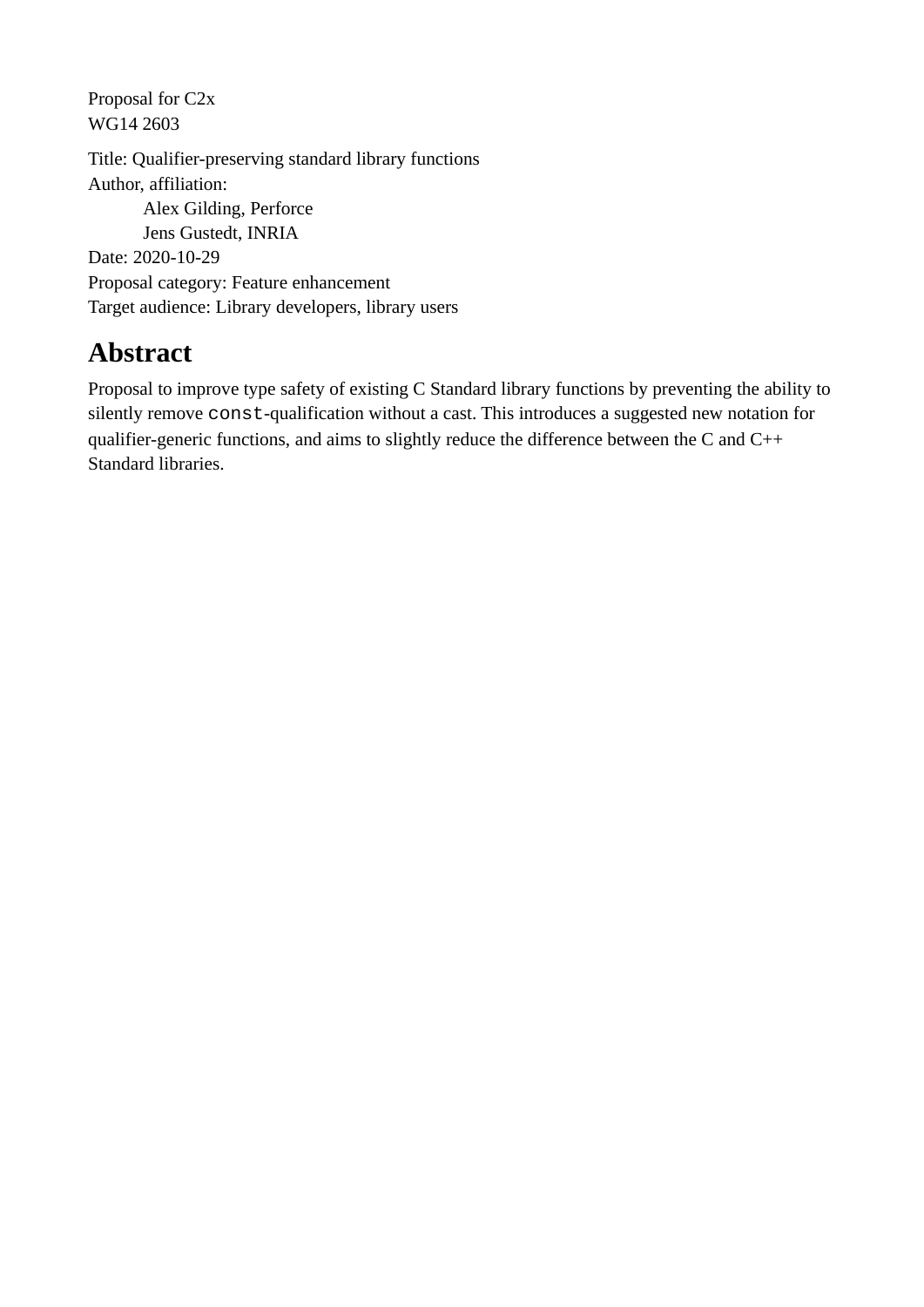# **Qualifier-preserving standard library functions**

Reply-to: Alex Gilding [\(agilding@perforce.com](mailto:agilding@perforce.com)) Document No: N2603 Revises Document No: N/A Date: 2020-10-29

## **Summary of Changes**

### **N2603**

• original proposal

## **Introduction**

The C Standard Library contains twelve "qualifier-losing" search functions:

bsearch bsearch\_s memchr strchr strpbrk strrchr strstr wcschr wcspbrk wcsrchr wcsstr wmemchr

These functions accept a const-qualified pointer to a buffer to be searched, but return the pointer to the found element without const-qualification.

This proposal suggests that the library should specify that these functions return a found result element with the same qualification as the input buffer, as provided by the user. This avoids the risk of inadvertently "casting away" constness on an input buffer when this is not desired.

This proposal is extracted from n2522, "a common C/C++ core specification", by Jens Gustedt.

## **Rationale**

The existing APIs were designed and added to the library before C11 introduced the ability to define generic and overloaded functions. Therefore the existing signatures are by-design, so that they can be used to search both const and mutable buffers - since const-qualification can be added implicitly, the input parameter is able to accept both kinds of buffer. If the functions are used correctly, the missing qualification on the return will be restored in the same way on assignment to an appropriately-qualified result pointer. This makes the search functions provide a primitive form of genericity.

Unfortunately this relies on the user to manually check that the variable for the returned pointer to the found element is of the correct type. If the user searches a const-qualified buffer but assigns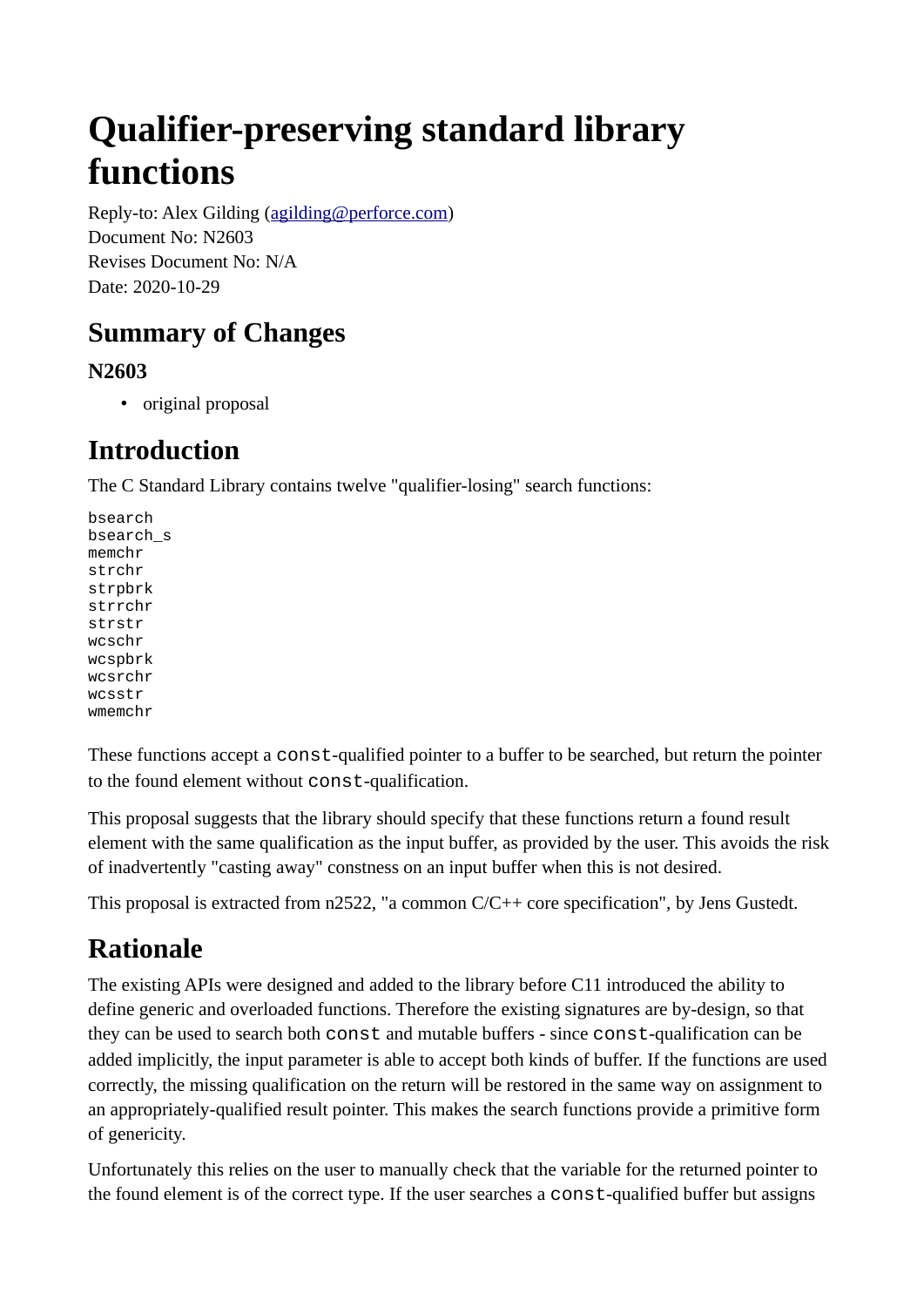the result to a pointer to a mutable object, the API has no way to directly communicate that this is a type error. An implementation may be able to warn anyway but this would require a hardcoded knowledge of the library functions and their contracts beyond what is communicated in-language.

For example:

```
wchar_t const buf[] = L"Hwæt! wē Gār-Dena in gēar-dagum þēod-cyningaþrym 
gefrūnon";
wchar_t const * thr = wcschr (buf, L'p'); // const implicitly restored wchar_t * ans = wcschr (buf, L'\alpha'); // currently assignment not \nu
                 * ans = wcschr (buf, L'æ'); // currently assignment not wrong;
const lost
// ...
*thr = L't'; // constraint violation
*ans = L'a'; // currently no error, runtime undefined behaviour
```
The const-loss is purely an API-accommodation for the fact that in C99 and earlier revisions, it was not possible to express qualifier-generic functions in-language. There is no valid use case for this lossiness (intentionally passing a const-qualified buffer and receiving the element without restoring the qualification), because casting away const-qualification explicitly is already a feature of the language. If the user really needs a non-const-qualified pointer into a constqualified array, they can still communicate that this is an intentional decision, by casting the const-qualification from the pointer to the buffer *before* passing it as an input argument to the search API.

```
wchar_t * ans = wcschr ((wchart *)buf, L'x'); // explicitly strip constness
```
Unlike the strerror function and others discussed in n2526, there is no scope for a library implementation to provide additional mutability features, because the returned pointer is into a buffer controlled and provided completely by the user, not to some piece of library-internal state which may have other uses, or access points elsewhere in an extended API.

This vulnerability has already been fixed in C++, which is able to resolve an overloaded version of each function with the appropriate returned pointer type, based on the const-qualification of the buffer passed as the argument. This therefore reduces the footprint of differences between the two langauges' Standard libraries.

## **Proposal**

We propose that each of these 12 functions be defined as a *generic function*, parameterized so that the qualification of the buffer pointed to by the first argument is the same as the qualification of the pointed to the found element.

This can be expressed with three choices of notation. Their relative merits, or lack thereof, may provide input to a related discussion about standarizing C's notation for generic library functions.

### **Parameterizing only the qualifier:**

```
char Q * strchr (char Q * s, int c);
void Q^* memchr (void Q^* s, int c, size_t n);
```
(following existing convention, Q would be italicized or otherwise marked)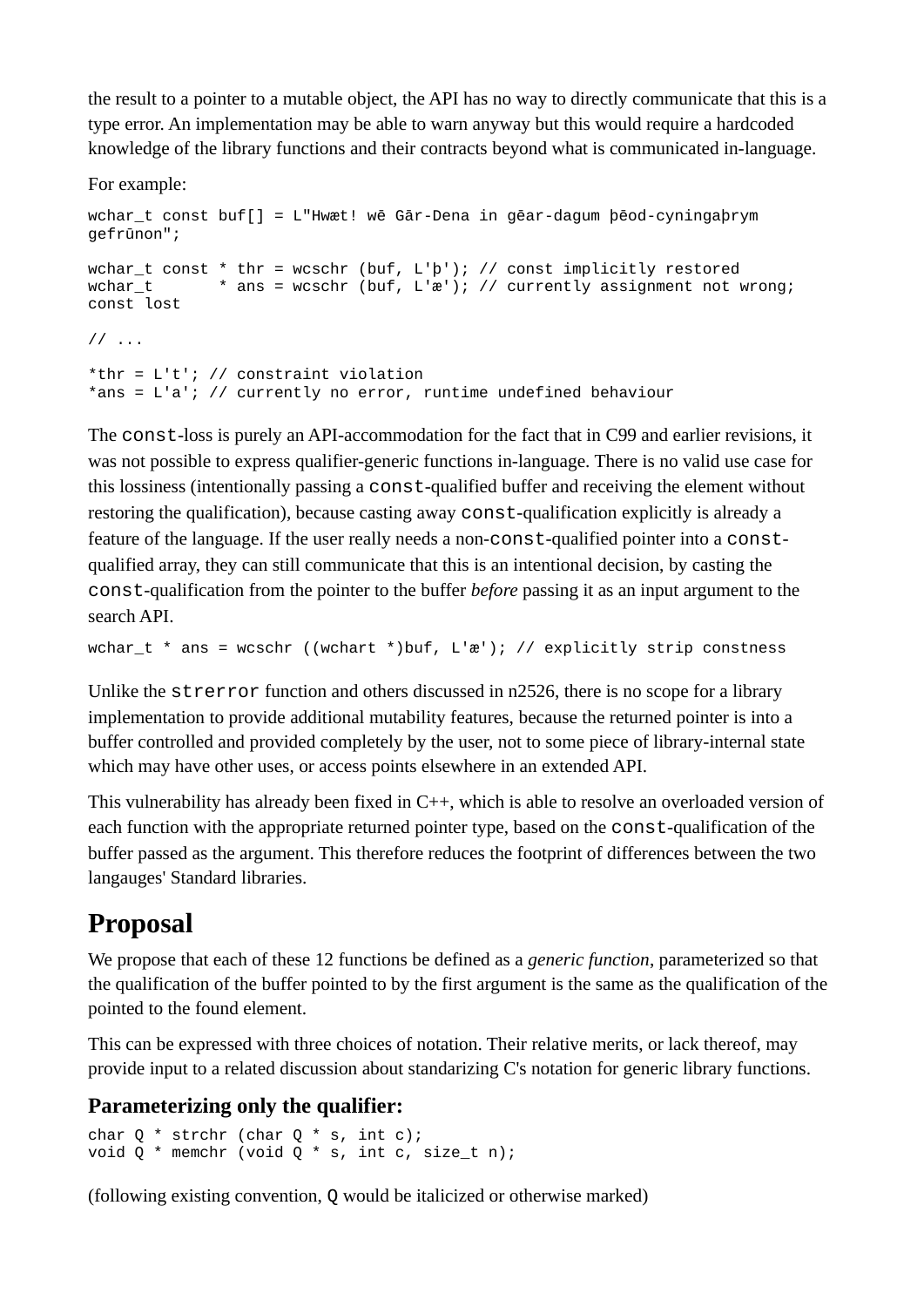The advantage of this notation is that it limits the scope of the constraint to the qualification and leaves the object type either explicitly typed, or  $\vee$  oid. This retains the explicit typing of those functions that examine characters, and does not place additional restrictions on how objects found in opaque buffers should be interpreted.

### **Parameterizing the entire pointed-to type, including qualifier and object components:**

```
C * strrchr (C * s, int c);
W * wcsrchr (W * s, wchar_t c);
\begin{bmatrix} 1 & 1 & 1 \\ 1 & 1 & 1 \end{bmatrix} and \begin{bmatrix} 1 & 1 & 1 \\ 1 & 1 & 1 \end{bmatrix} and \begin{bmatrix} 1 & 1 & 1 \\ 1 & 1 & 1 \end{bmatrix} and \begin{bmatrix} 1 & 1 & 1 \\ 1 & 1 & 1 \end{bmatrix} and \begin{bmatrix} 1 & 1 & 1 \\ 1 & 1 & 1 \end{bmatrix} and \begin{bmatrix} 1 & 1 & 1 \\ 1 & 1 & 1 \end{bmatrix} and \begin{b
```
The advantage of this convention is that the entire pointed-to type is parameterized, which may be visually clearer by communicating that the qualification is a preserved part of the complete derived type. It also does not imply that there is necessarily any qualification at all (i.e. Q can be empty / missing). However, by removing the explicit mention of the qualifier it also removes the focus on the fact that it is preserved.

This highlights an advantage: other pseudo-generic parameters (such as the  $int$  or wint t second parameters) can be marked as sharing the parameterized type. This indicates that the search key and the array of elements to examine are expected to be the same type of object. For bsearch, this might look like:

```
E * bsearch (E const * key, E * ptr, size_t count, size_t size
            , int (*comp) (void const *, void const *));
```
However, this highlights several problems: the notation now makes it visually ambiguous whether the parameter is supposed to include the qualification (the redundant qualification in  $E$  const  $*$ ptr is consistent with typedef rules, but not necessarily *clear*), and the fact that the comp parameter actually does need to be strongly-typed to accept void pointers means it cannot be written using the parameters. In addition, in the case of the Strchr group, the key parameter does *not* have the same object representation, using int as a generic character key instead.

For the string search functions, this does show the possibility for further modification to the API, to unify the wide and narrow character searches into a single non-prefixed API. This would be a more intrusive change than proposed here. (see Future Directions, Generic functions)

For bsearch, this shows that simple parameterization in the signature is not sufficient to combine with void pointers used by higher-order function types. A more powerful mechanism for describing strongly-typed void pointers in generic higher-order functions is required. (see Future Directions, *void-which-binds*)

### **Overload lists:**

```
char const * strstr (char const * s1, char const * s2);<br>char * strstr (char * s1, char const * s2);
char * strstr (char * s1, char const * s2);
wchar_t const * wmemchr (wchar_t const * s, wchar_t c, size_t n);<br>wchar t     * wmemchr (wchar t     * s, wchar t c, size t n);
wchar_t * wmemchr (wchar_t * s, wchar_t c, size_t n);
```
This is consistent with C++, which actually does provide separate overloads.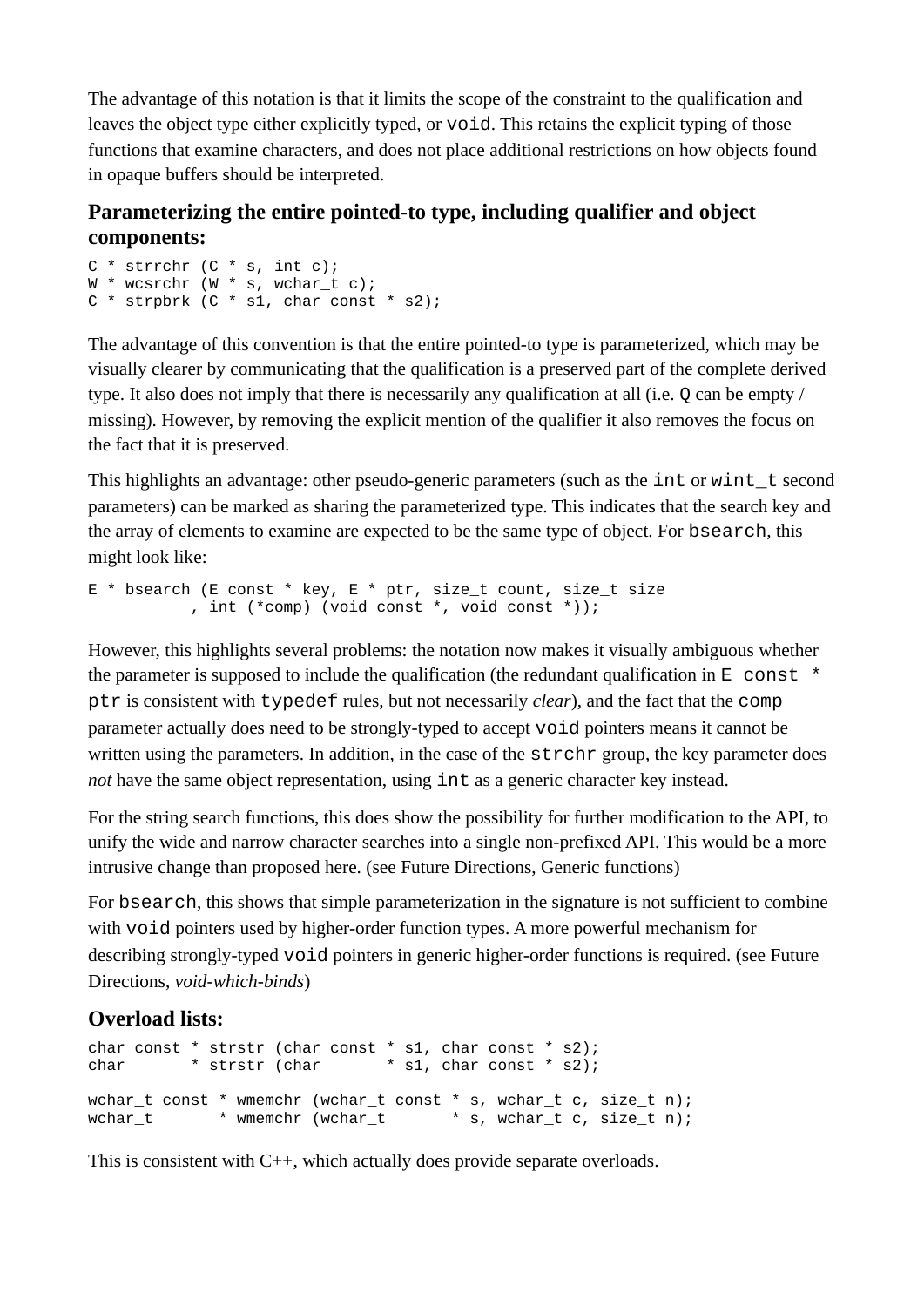However, this is misleading: this is not how overloading works or is implemented in C, and has no connection at all to the declarations that would exist in the library.

In C++, each overload is also a completely separate function - this declaration communicates that fact. In C, there is only ever one callable with a given name. If it exists as a non-macro entity, it has a singular type and it has a single exported external symbol. The C++ syntax is therefore not appropriate as it communicates a completely different set of assumptions about how the library makes names visible.

The rest of this document will use the first syntax option, parameterizing only the qualifier, as it is the smallest and least intrusive change. The second syntax option provides grounds for future discussion about the evolving role of generic functions and a direction for more aggressive API changes.

## **Alternatives**

An alternative would be to deprecate all twelve functions and to add new APIs with the qualifierpreserving property. This has three major drawbacks:

- the new APIs would likely only be used by conscientious users who are less likely to make the underlying error in the first place.
- new APIs do not fix existing erroneous uses of the unsafe APIs; any errors will still be present and not elicit warnings.
- because C++ has already closed this loophole using its own in-language tools for these APIs, introducing new function names would widen rather than narrow the divergence between the two languages.

A potential heavier-weight alternative relying on future language directions would be to convert all APIs to use typed void pointers, i.e. the *void-which-binds*. This would also allow the compiler to enforce that the object type of the element is preserved and not just its qualification. This has the significant disadvantage of not yet existing in-language.

However, this may demonstrate an initial use case for such a feature.

## **Impact**

## **ABI**

**None.** The existing functions already work correctly when used with the appropriate operands. All this proposal does is alter the interpretation of the signature types to enable stricter checking of the invocations. The Standard guarantees that the object representation of a pointer to T and a pointer to T const are compatible, so the ABI *must* not change to accommodate the proposed change (limited to qualifiers). A single underlying function body remains sufficient to implement the search feature itself, without changes.

C++ already provides two overloads which correctly propagate qualification. This means that the ABI problem would already be addressed in external linkage if two names are needed, and also that any existing code which compiles as both  $C$  and  $C^{++}$  has already been checked for qualifiercorrectness by C++'s stricter library signatures. Therefore, user code in this category will be unaffected by the change as it must already be qualifier-correct.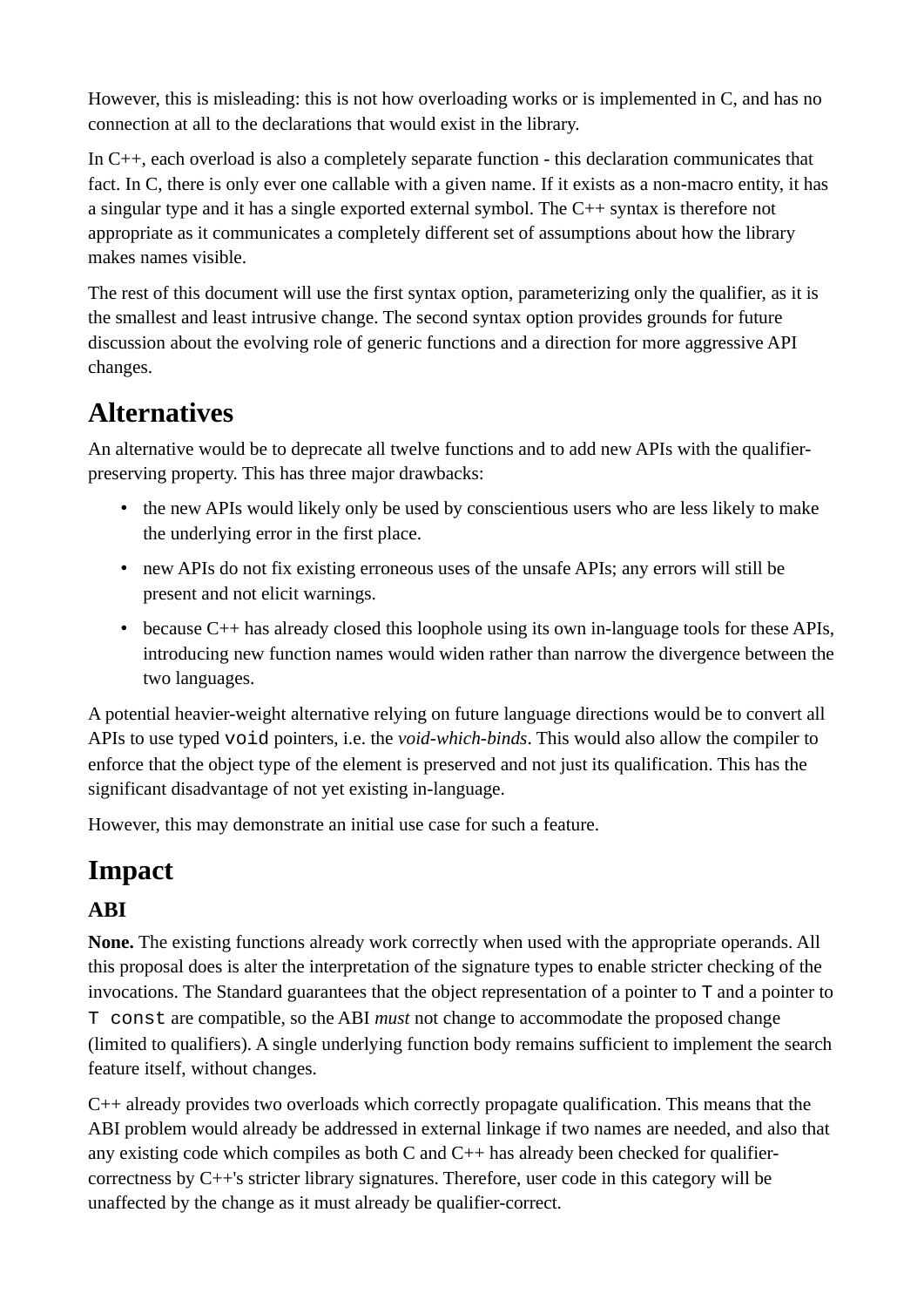Some existing user code should be expected to raise an error when it compiled cleanly before. However, it seems that all such new warnings would indicate a legitimate design error - unlike the strerror case, there is no valid use case for implicitly removing const-qualification from a buffer that the user *has* ownership of. If they meant to do so, they can still strip the qualification explicitly themselves, and communicate that intent. Therefore, this should be considered an API safety improvement and the new errors would be desirable.

### **Implementation**

A high-quality implementation should provide a macro wrapper around the calls to the implementation function that re-applies correct qualification to the result type. The only impact of this would be to introduce a compile-time implicit pointer type conversion between two compatible pointer types, meaning that there is guaranteed to be no run-time cost.

An example of this implementation wrapper might be:

```
// string.h
// ...
#define COMBINE PTR(T, P) (false ? (T^*)1 : (P))
#define _STRING_SEARCH_QP(T, F, S, ...) \
  (false ? _COMBINE_PTR (T, (S)) : (F) ((S), _VAARGS_#define memchr(S, C, N) _STRING_SEARCH_QP(void, memchr, (S), (C), (N))
#define strchr(S, C) _STRING_SEARCH_QP(char, strchr, (S), (C))
#define strpbrk(S1, S2) _STRING_SEARCH_QP(char, strpbrk, (S1), (S2))
#define strrchr(S, C) _STRING_SEARCH_QP(char, strrchr, (S), (C))
                        ISTRING\_SEARCH_QP(char, strstr, (S1), (S2))
```
This takes advantage of the type conversion rules used to convert both results of a ternary operator to the same pointer type. The qualifiers of the input argument are combined with the basic object type of the result pointer so that the returned result has the same qualification as the argument. This has no runtime cost, as guaranteed by the Standard.

A check for specific qualifiers is not required, as if the argument is more heavily qualified than the signature of the underlying search function allows, it will fail to type check after expansion. (If user-defined qualifiers are added to a later language version, an explicit exclusion check and cast become necessary to e.g. prevent volatile or an address-space qualifier from being used.)

A simpler implementation could continue to provide the APIs as they are and merely document that the constraint now applies. This might introduce some inconsistencies if the result of a search function is used with Generic, but this is unlikely (the type is already one the user would not expect to match).

## **Future directions**

This proposal introduces a number of ideas for further library development:

• in n2522, the wide and narrow versions of the string searches are all unified under the narrow-string names, and made generic in the character type. This would be a more intrusive change.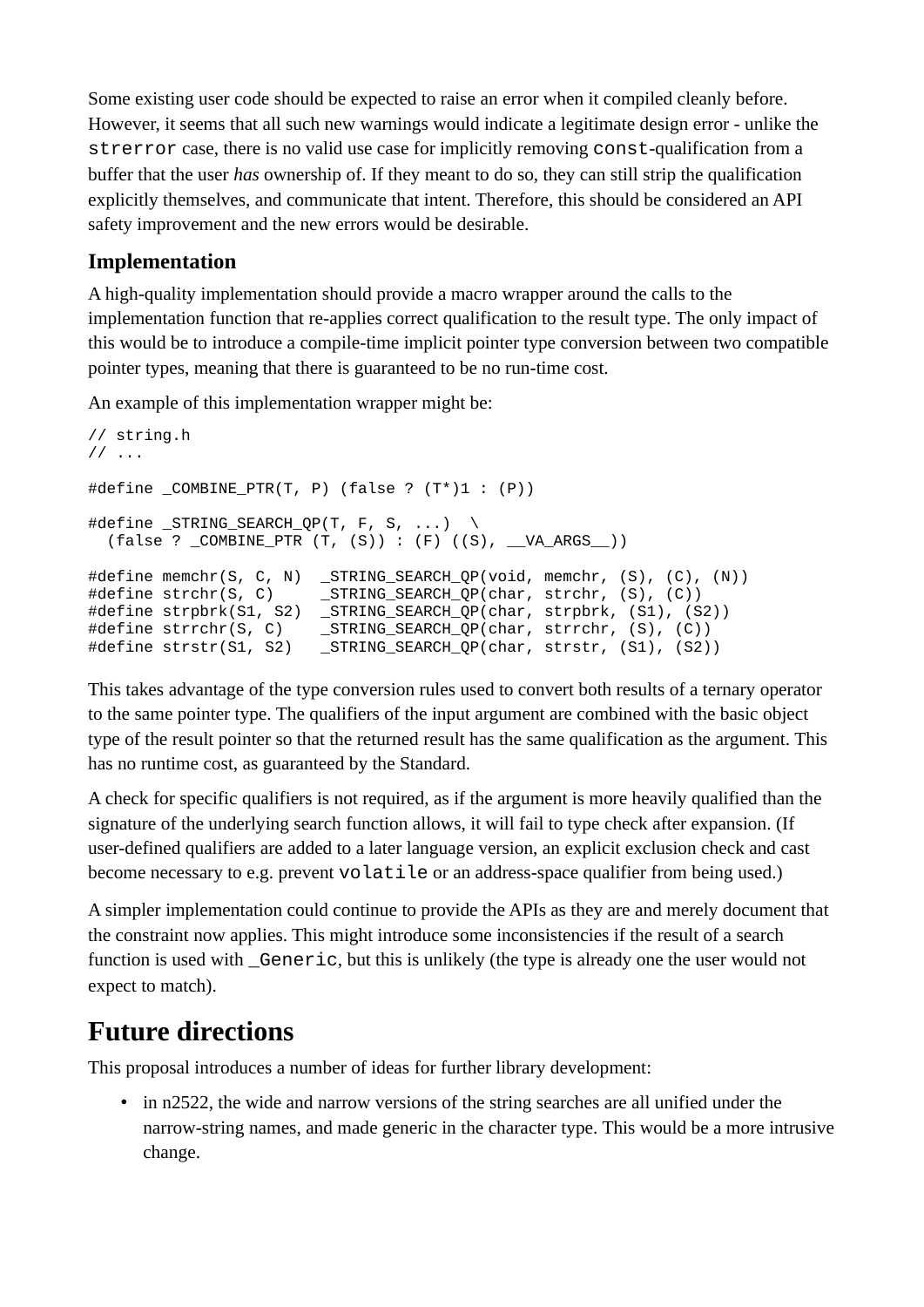- this would introduce the option for additional character types to be searchable by the same set of function names.
- this significantly simplifies user-side type-generic string processing. However, this does not have precedent from C++, and would imply an ABI change. It is also unclear which headers would provide the APIs, and how completely (for instance, should the wide character searches be available from  $string.h$ , or should those "overloads" only become visible when both string.h and wchar.h are included? Should wchar.h still provide the explicit wide APIs?)
- The Embedded C TR 18037 introduces additional qualifiers to represent *named address*  spaces. Pointers to objects in these address spaces can round-trip through void, but may have a different representation and can therefore not be examined by a generic pointer readthrough.
	- the \_Atomic qualifier is already permitted to indicate different object layout requirements, and is similarly inappropriate to use with these APIs. This is therefore consistent with the idea that the overloads may restrict the set of qualifiers abstracted; currently only to const.
	- strongly-typed void pointers would be able to accommodate this when the read is only achieved through a provided access callback, so this restriction could be lifted from bsearch and bsearch\_s in the presence of *void-which-binds*.
- Embedded C specifies that an implementation should provide some mechanism to declare the new qualifiers. This could exist separately as a way to tag opaque types with user-side meaningful data, without indicating an incompatible object representation (similar to const).
	- If such "tag qualifiers" were added to the language, it would be useful to allow them to qualify the operands to these search functions and to be preserved as well. They should be distinguished from qualifiers that may affect layout (address space, Atomic) or the nature of access ( Atomic and volatile), which are not appropriate to abstract.
- ideally, the object type should also be preserved, rather than allowing the result pointer to a found element to be implicitly converted to a correctly- qualified pointer to an unrelated object layout.

One future proposal which would allow this to be communicated is *void-which-binds*, introducing the concept of "strongly-typed void" to function declarations via attributes:

```
#define Void(A) void [[bind_type (A)]]
Void(T) * memchr (Void(T) * s, int c, size_t n);
```
This future proposal would require that all implicit conversions to or from a void pointer component of a signature that are annotated with the same parameter name, bind to or from the same object type. Therefore,

```
char const buf[] = "o menel aglar elenath";
 char const * mp = memchr (buf, 'm', 21); // OK
 int const * ip = memchr (buf, 'm', 21); // not OK if [[type(A)]] is 
enforced
```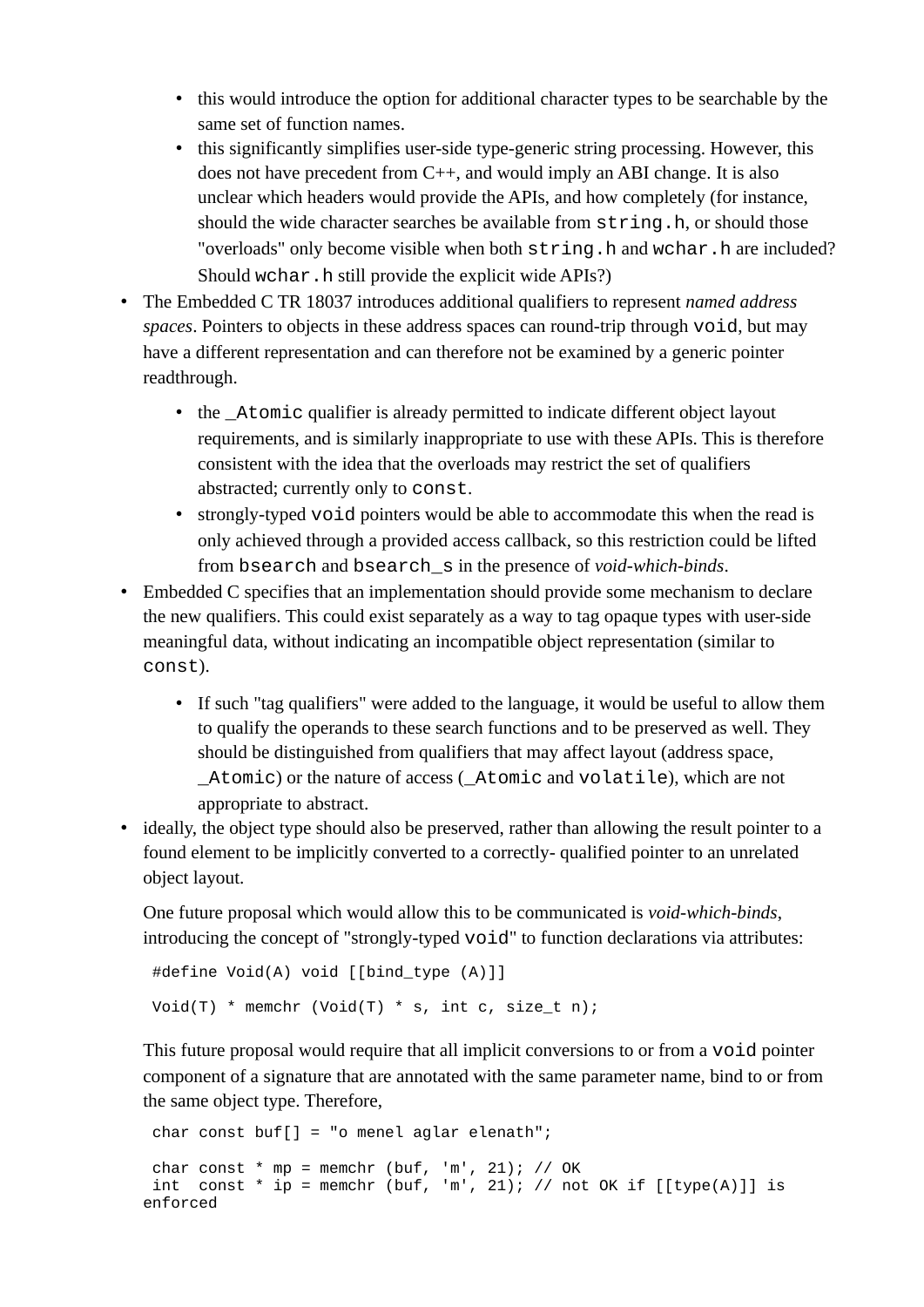This would allow typed parameterization of bsearch's key/buffer/result type without losing the connection to the comp function:

```
Void(T) * bsearch (Void(T) const * key, Void(T) * ptr
     , size_t count, size_t size
     , int (*comp) (Void(T) const *, Void(T) const *));
```
The ABI is not changed at all because the parameters are still void pointers, but their connection to a single element type is communicated.

• a unified notational convention for generic function signatures should be established for use throughout the Standard library. This will build consensus for whether it is better to abstract type components or whole pointed-to types, and will ensure that the signatures are easier to understand because they follow a coherent pattern. At the moment there is no formal convention because the needs of each library section are relatively distinct.

The proposal in this document suggests a convention for abstracting the qualifier component of a type and leaving the object type component concrete; both approaches (vs. abstracting the whole pointed-to type) may be weighed against each other for clarity.

## **Proposed wording**

The wording proposed is a diff from the ISO/IEC 9899-2018 archived public draft, n2176. Bolded text is new text.

### **bsearch**

Modify 7.22.5.1 p1:

```
#include <stdlib.h>
Q void *bsearch (const void *key, Q void *base,
         size_t nmemb, size_t size,
         int (*compar)(const void *, const void *));
```
(Q-qualify the return type and change the const qualifier of base to Q)

Modify the first sentence of 7.22.5.1 p2:

The bsearch **generic** function searches an array of ...

Modify the first sentence of 7.22.5.1 p4:

The bsearch **generic** function returns a pointer to ...

Add a new paragraph after 7.22.5.1 p4:

The bsearch function is generic in the qualification of the type pointed to by the argument to base. If this argument is a pointer to a const-qualified array, the returned pointer will also be to a const-qualified type.

### **7.24.5**

Add an introductory paragraph before the individual function descriptions, 7.24.5 p1:

The stateless search functions in this section (memchr, strchr, strpbrk, strrchr, strstr) are *generic functions*. These functions are generic in the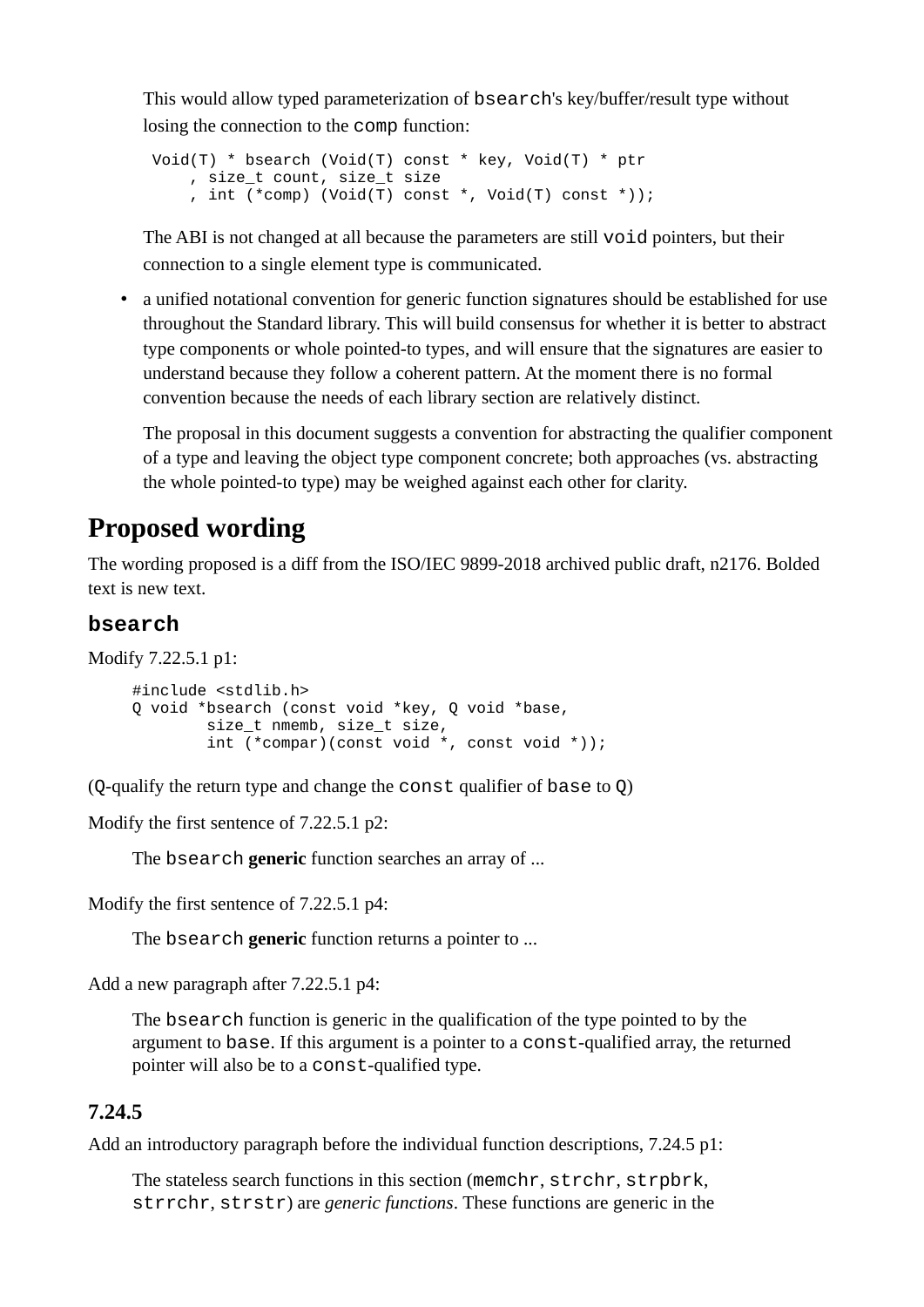qualification of the array to be searched and will return a result pointer to an element with the same qualification as the passed array. If the array to be searched is constqualified, the result pointer will be to a const -qualified element. If the array to be searched is not const-qualified, the result pointer will be to an unqualified element. The volatile and Atomic qualifiers are not accepted on the elements of the array to search.

#### **memchr**

```
Modify 7.24.5.1 p1:
```

```
#include <string.h>
Q void *memchr (Q void *s, int c, size_t n);
```
(Q-qualify the return type and change the const qualifier of s to Q)

Modify the first sentence of 7.24.5.1 p2:

The memchr **generic** function locates the first occurence of ...

Modify 7.24.5.1 p3:

The memchr **generic** function returns a pointer to ...

#### **strchr**

```
Modify 7.24.5.2 p1:
```

```
#include <string.h>
Q char *strchr (Q char *s, int c);
```
(Q-qualify the return type and change the const qualifier of s to Q)

Modify the first sentence of 7.24.5.2 p2:

The strchr **generic** function locates the first occurence of ...

Modify 7.24.5.2 p3:

The strchr **generic** function returns a pointer to ...

### **strpbrk**

Modify 7.24.5.4 p1:

```
#include <string.h>
Q char *strpbrk (Q char *s1, const char *s2);
```
(Q-qualify the return type and change the const qualifier of s1 to Q)

Modify the first sentence of 7.24.5.4 p2:

The strpbrk **generic** function locates the first occurence in ...

Modify 7.24.5.4 p3:

The strpbrk **generic** function returns a pointer to ...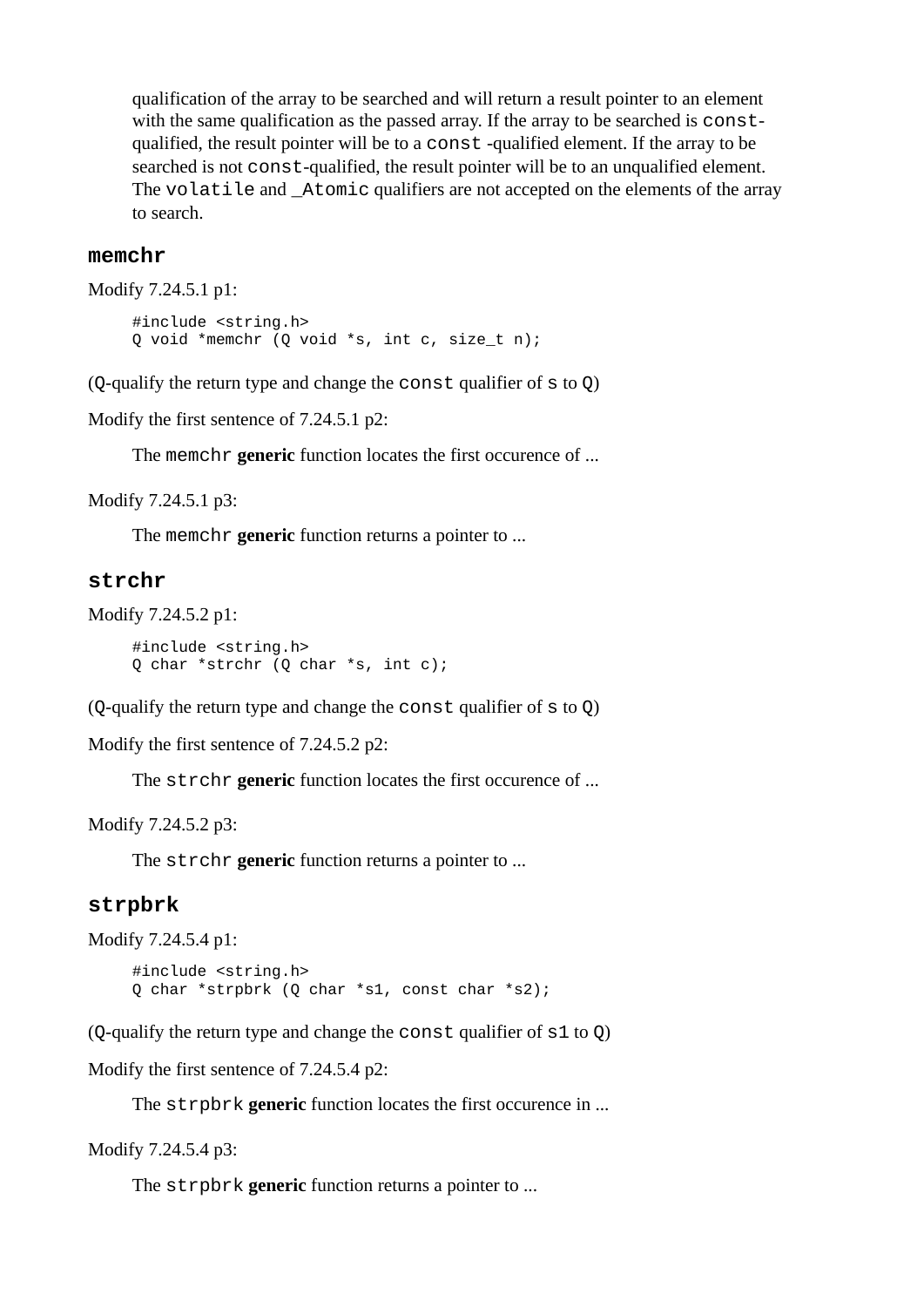### **strrchr**

```
Modify 7.24.5.5 p1:
     #include <string.h>
     Q char *strrchr (Q char *s, int c);
```
(Q-qualify the return type and change the const qualifier of s to Q)

Modify the first sentence of 7.24.5.5 p2:

The strrchr **generic** function locates the last occurence of ...

Modify 7.24.5.5 p3:

The strrchr **generic** function returns a pointer to ...

### **strstr**

```
Modify 7.24.5.7 p1:
```

```
#include <string.h>
Q char *strstr (Q char *s1, const char *s2);
```
(Q-qualify the return type and change the const qualifier of s1 to Q)

Modify the first sentence of 7.24.5.7 p2:

The strstr **generic** function locates the first occurence in ...

Modify the first sentence of 7.24.5.7 p3:

The strstr **generic** function returns a pointer to ...

#### **7.29.4.5**

Add an introductory paragraph before the individual function descriptions, 7.29.4.5 p1:

The stateless search functions in this section (wcschr, wcspbrk, wcsrchr, wmemchr, wcsstr) are *generic functions*. These functions are generic in the qualification of the array to be searched and will return a result pointer to an element with the same qualification as the passed array. If the array to be searched is constqualified, the result pointer will be to a const -qualified element. If the array to be searched is not const-qualified, the result pointer will be to an unqualified element. The volatile and \_Atomic qualifiers are not accepted on the elements of the array to search.

#### **wcschr**

```
Modify 7.29.4.5.1 p1:
```

```
#include <string.h>
Q wchar_t *wcschr (Q wchar_t *s, wchar_t c);
```
(Q-qualify the return type and change the const qualifier of s to Q)

Modify the first sentence of 7.29.4.5.1 p2: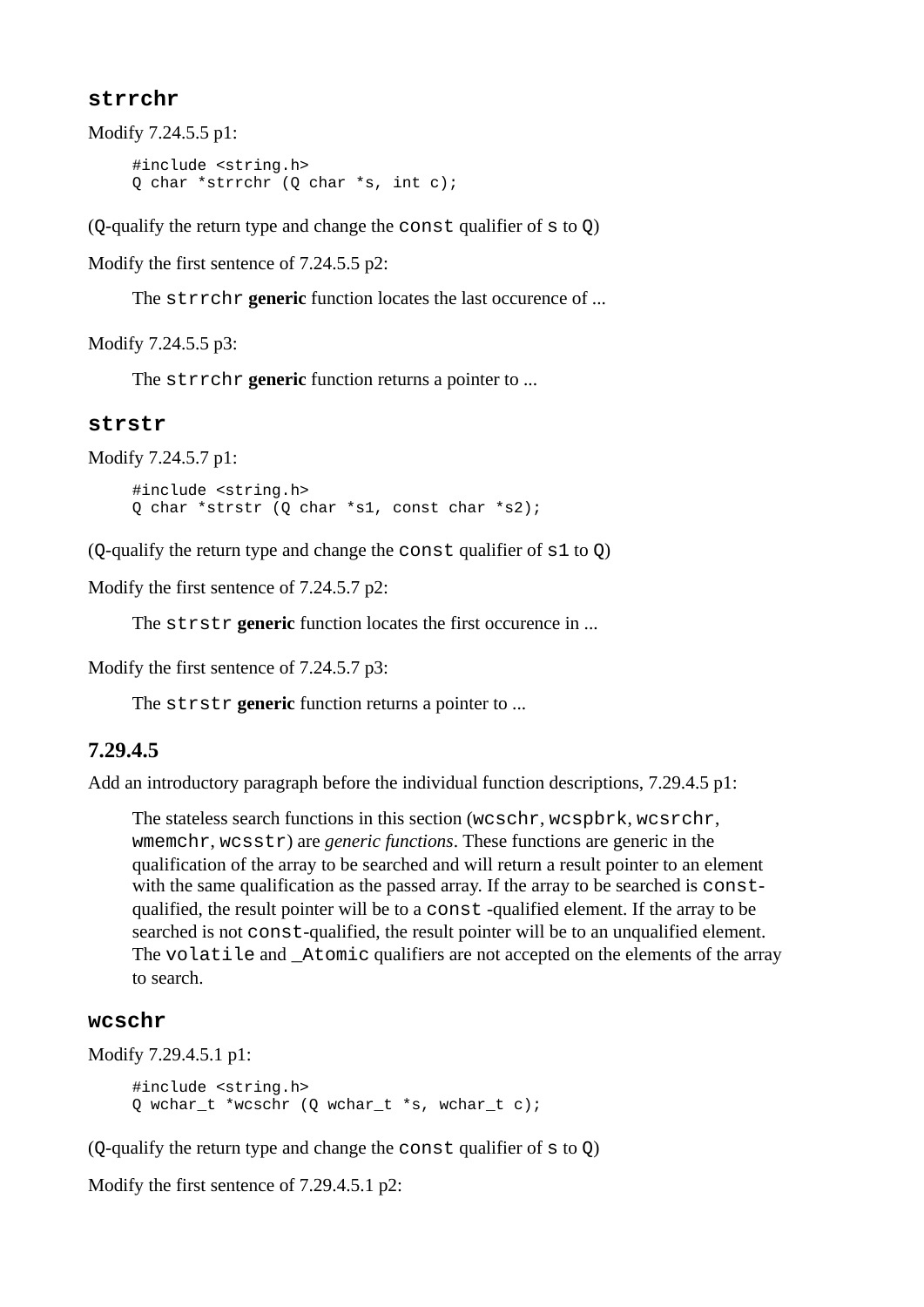The wcschr **generic** function locates the first occurence of ...

Modify 7.29.4.5.1 p3:

The wcschr **generic** function returns a pointer to ...

#### **wcspbrk**

```
Modify 7.29.4.5.3 p1:
```

```
#include <wchar.h>
Q wchar_t *wcspbrk (Q wchar_t *s1, const wchar_t *s2);
```
(Q-qualify the return type and change the const qualifier of s1 to Q)

Modify the first sentence of 7.29.4.5.3 p2:

The wcspbrk **generic** function locates the first occurence in ...

Modify 7.29.4.5.3 p3:

The wcspbrk **generic** function returns a pointer to ...

#### **wcsrchr**

```
Modify 7.29.4.5.4 p1:
```

```
#include <wchar.h>
Q wchar_t *wcsrchr (Q wchar_t *s, wchar_t c);
```
(Q-qualify the return type and change the const qualifier of s to Q)

Modify the first sentence of 7.29.4.5.4 p2:

The wcsrchr **generic** function locates the last occurence of ...

Modify 7.29.4.5.4 p3:

The wcsrchr **generic** function returns a pointer to ...

#### **wcsstr**

```
Modify 7.29.4.5.6 p1:
     #include <wchar.h>
     Q wchar_t *wcsstr (Q wchar_t *s1, const wchar_t *s2);
```
(Q-qualify the return type and change the const qualifier of s1 to Q)

Modify the first sentence of 7.29.4.5.6 p2:

The wcsstr **generic** function locates the first occurence in ...

Modify the first sentence of 7.29.4.5.6 p3:

The wcsstr **generic** function returns a pointer to ...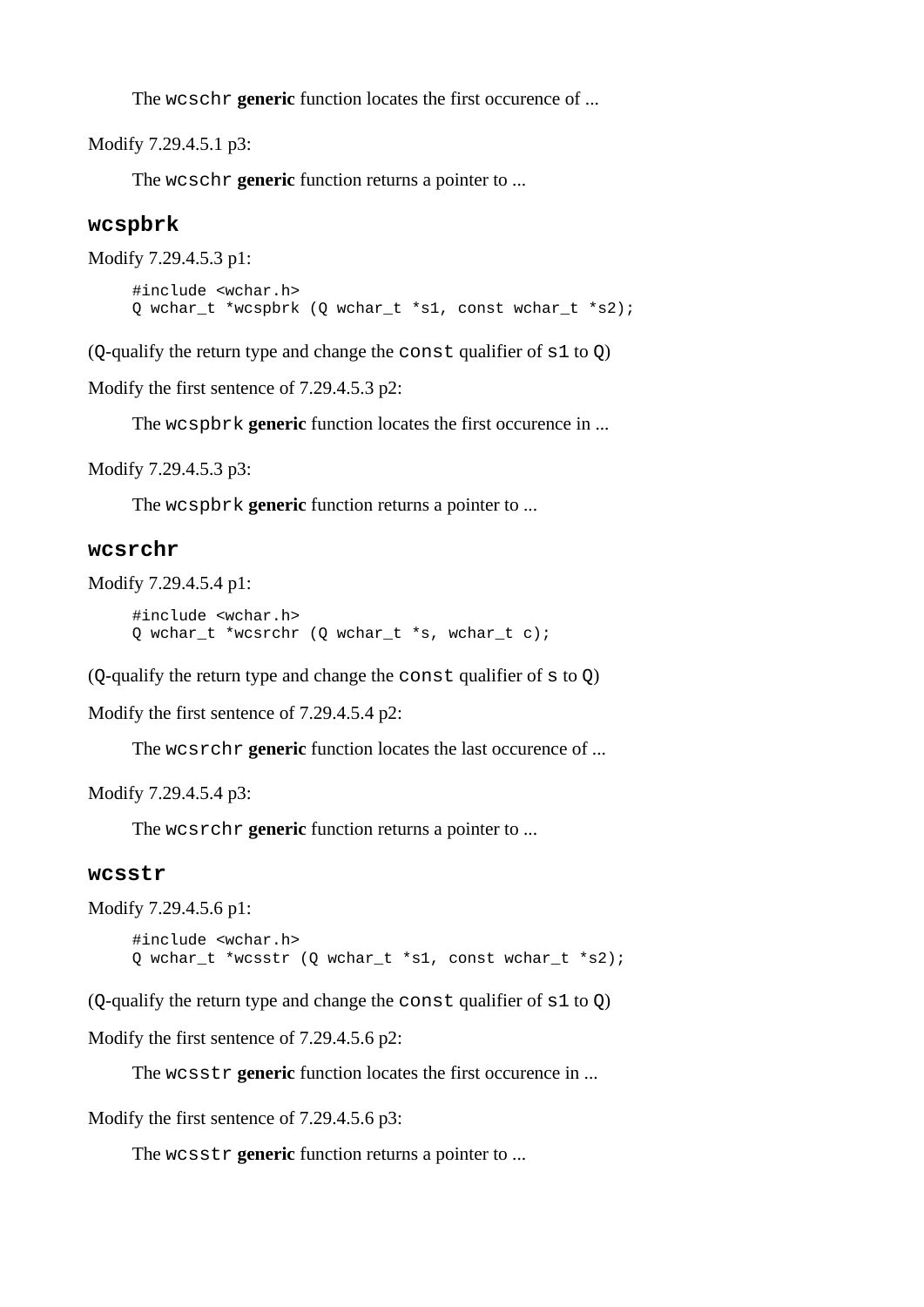#### **wmemchr**

```
Modify 7.29.4.5.8 p1:
     #include <wchar.h>
     Q wchar_t *wmemchr (Q wchar_t *s, wchar_t c, size_t n);
```
(Q-qualify the return type and change the const qualifier of s to Q)

Modify the first sentence of 7.29.4.5.8 p2:

The wmemchr **generic** function locates the first occurence of ...

Modify 7.29.4.5.8 p3:

The wmemchr **generic** function returns a pointer to ...

#### **bsearch\_s**

Modify K.3.6.3.1 p1:

```
#define __STDC_WANT_LIB_EXT1__ 1
#include <stdlib.h>
Q void *bsearch_s(const void *key, Q void *base, rsize_t nmemb, 
rsize_t size,
         int (*compar)(const void *k, const void *y, void *context),
         void *context);
```
(Q-qualify the return type and change the const qualifier of base to Q)

Modify the first sentence of K.3.6.3.1 p4:

The bsearch\_s **generic** function searches an array of ...

Modify the first sentence of K.3.6.3.1 p6:

The bsearch\_s **generic** function returns a pointer to ...

Add a new paragraph after K.3.6.3.1 p6:

The bsearch\_s function is generic in the qualification of the type pointed to by the argument to base. If this argument is a pointer to a const-qualified array, the returned pointer will also be to a const-qualified type.